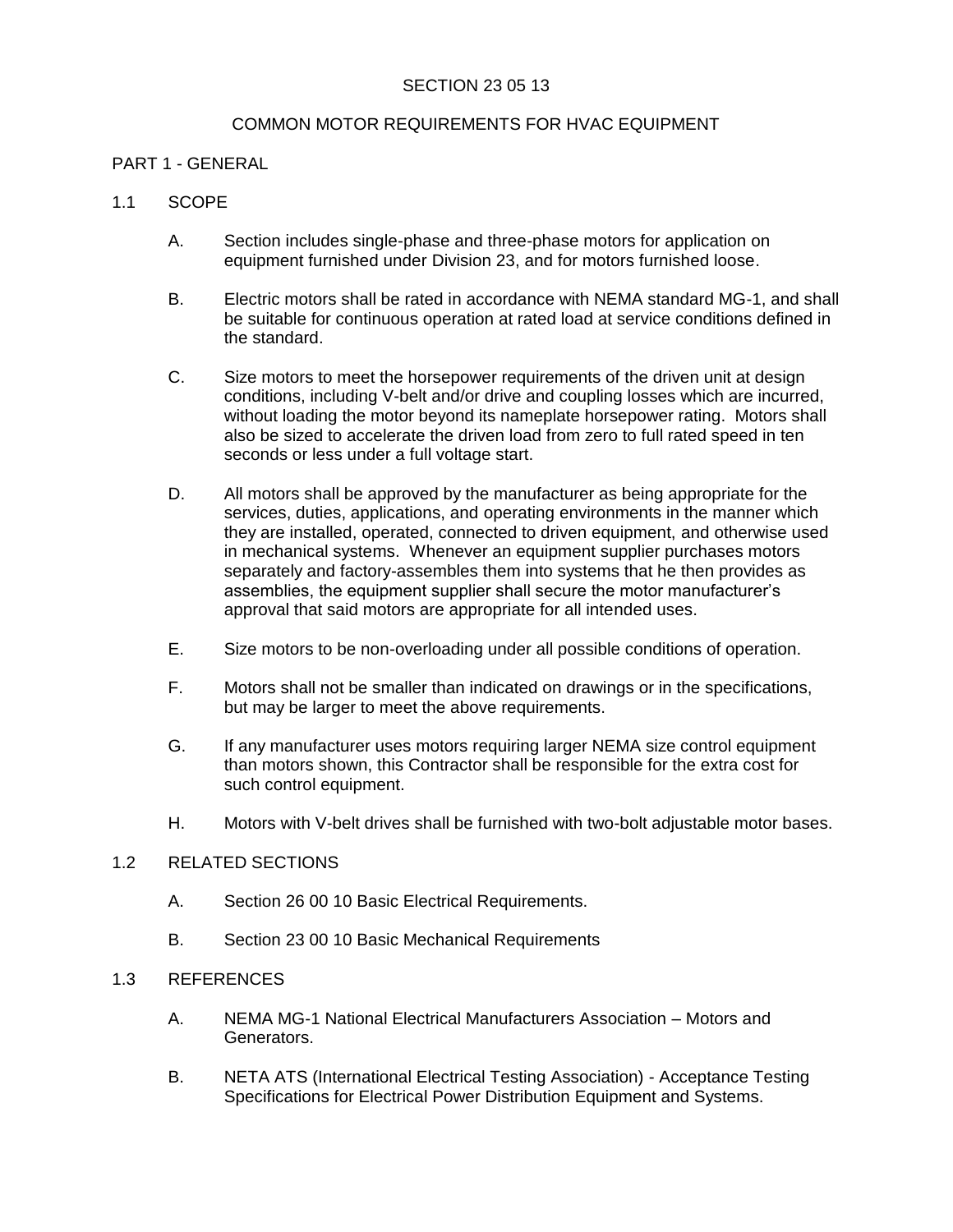- C. ANSI/NFPA 70 National Electrical Code.
- D. NECA 1 (National Electrical Contractors Association) Standard Practices for Good Workmanship in Electrical Contracting.
- E. ANSI/ASHRAE/IES Standard 90.1 Energy Standard for Buildings Except Low-Rise Residential Buildings
- F. AFBMA Anti-Friction Bearing Manufacturers Association

## 1.4 SUBMITTALS

- A. Submit under Section 01 33 00 and 23 00 10.
- B. Product Data: Submit catalog data for each motor furnished loose. Indicate nameplate data, standard compliance, electrical ratings and characteristics, and physical dimensions, weights, mechanical performance data, and support points.
- C. Test Reports: Indicate procedures and results for specified factory and field testing and inspection.

## 1.5 CLOSEOUT SUBMITTALS

- A. Submit under Section 01 33 00 and 23 00 10.
- B. Indicate the locations of all electric motors on the drawings.

## 1.6 QUALIFICATIONS

- A. Manufacturer: Company specializing in manufacturing products specified in this section with minimum three years experience.
- B. Testing Agency: Member of International Electrical Testing Association and specializing in testing products specified in this section, with minimum five years documented experience.

#### 1.7 DELIVERY, STORAGE, AND HANDLING

- A. Section 01 60 00 Product Requirements: Product storage and handling requirements.
- B. Lift only with lugs provided for the purpose. Handle carefully to avoid damage to components, enclosure, and finish.
- C. Protect products from weather and moisture by covering with heavy plastic or canvas and by maintaining heating within enclosure.
- D. For extended outdoor storage, remove motors from equipment and store separately.

## 1.8 WARRANTY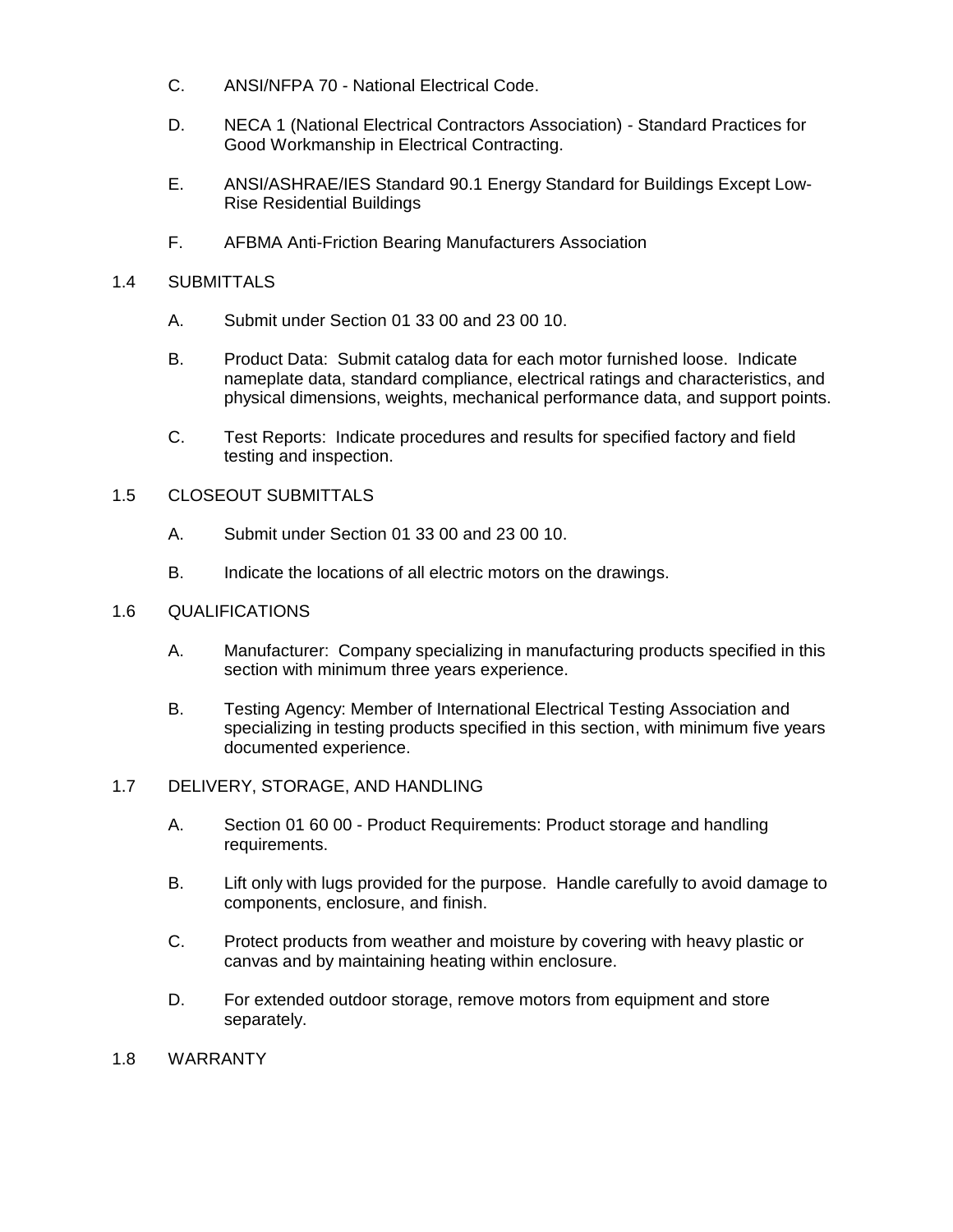- A. Motor performance shall be warranted against material and workmanship defects by manufacturer's warranty and service policy for the period of at least 18 months from the day of shipment from the factory or the manufacturer's warehouse.
	- 1. Premium efficiency motors shall be warranted for 36 months.
	- 2. Severe duty motors (as applicable) shall be warranted for 60 months.
	- 3. Extended warranty shall be offered for certain products, or as agreed by additional terms, and specified elsewhere.

## PART 2 - PRODUCTS

#### 2.1 SINGLE PHASE MOTORS

- A. Unless specifically noted otherwise, motors less than  $\frac{1}{2}$  HP shall be T-Frame, Design B, 1.25 service factor 115 VAC, 60 HZ, single phase, capacitor start or permanent split capacitor, open drip-proof type with minimum class B insulation for 40 DEG. C ambient.
	- 1. Refer to equipment schedules for motor horse powers, voltages, phases, construction type, and accessory requirements.
- B. Motor efficiency shall be not less than 75 percent.
- C. Single phase motors shall be Baldor, Reliance, Siemens-Allis, General Electric, Marathon, Century, or approved equal.

## 2.2 THREE PHASE MOTORS

- A. Unless specifically noted otherwise, motors ½ HP and larger shall be 460 VAC, 60 Hz, three phase, NEMA MG-1, B design, energy-efficient squirrel cage induction type, with open drip-proof construction, unless noted to be TEFC. Units shall be T-frame with minimum Class F insulation designed for continuous operation in 40 DEG. C ambient.
	- 1. Refer to equipment schedules for motor horse powers, voltages, phases, construction type, and accessory requirements.
- B. Motors shall have copper windings, steel or cast iron frames, and heavy duty, grease-lubricated, anti-friction bearings.
- C. Bearings: Grease lubricated anti-friction ball bearings with housings equipped with plugged provision for re-lubrication, rated for minimum AFBMA 9, L-10 life of 200,000 hours. Calculate bearing load with NEMA minimum V-belt pulley with pulley centerline at end of NEMA standard shaft extension. Stamp bearing sizes on nameplate.
- D. Sound Power Levels: Conform to NEMA MG 1.
- E. Wiring Terminations: Provide terminal lugs to match branch circuit conductor quantities, sizes, and materials indicated.
- F. Motors shall have the following service factor:

| l HP | <b>Service Factor</b> |
|------|-----------------------|
|------|-----------------------|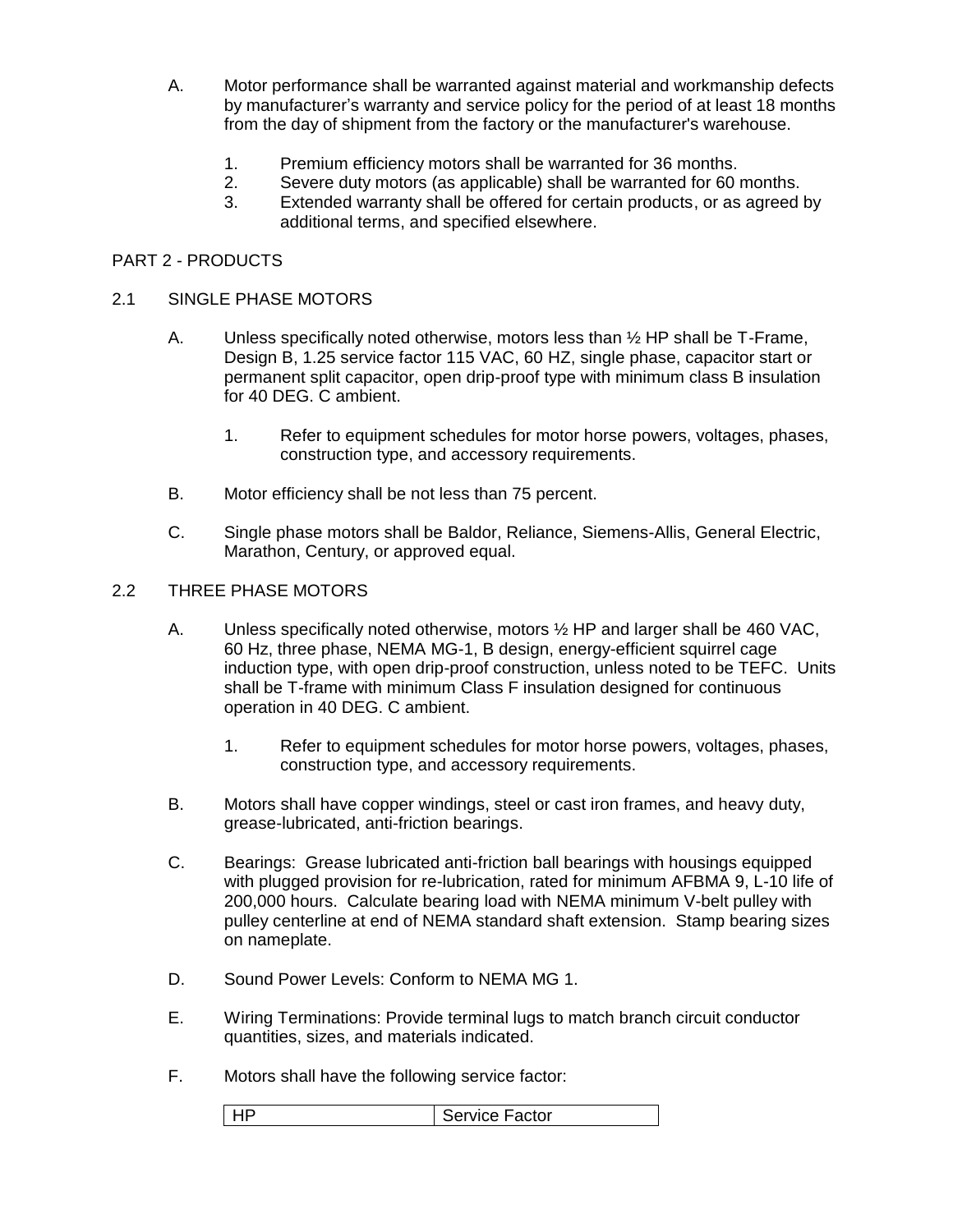| $\perp$ % to 1 HP        |      |
|--------------------------|------|
| $\vert$ 1½ HP and larger | 1.15 |

- G. Motors shall be of the highest efficiency design available from manufacturer, and shall equal or exceed the values listed in the following Table.
- H. Minimum motor full-load electrical efficiencies shall be based on motor size, shall be as indicated in the following table, and shall comply with ASHRAE 90.1-2013, whichever is greater:

| <b>Motor Size</b>            | Minimum Full Load Efficiency |
|------------------------------|------------------------------|
| $\frac{1}{2}$ to 1 HP        | 81.5%                        |
| $1\frac{1}{2}$ HP - 5 HP     | 86.5%                        |
| $7\frac{1}{2}$ HP and larger | 91%                          |

- I. Motors shall be premium efficiency as defined by the National Electrical Manufacturers Association (NEMA).
- J. Efficiency ratings shall be determined in accordance with NEMA Standard MG1- 12.53a and MG1-12.53b.
- K. Motors used with variable frequency drives shall be premium efficiency inverter duty rated in accordance with NEMA. These motors shall meet NEMA corona inception voltage requirements, withstanding peak voltages up to 1600 volts, and be manufactured in accordance with NEMA MG 1 Part 30 and 31. If distance between motor and controller is greater than 150 feet, provide filter on controller.
- L. Manufacturers: Motors shall be Baldor, General Electric, Marathon, WEG, TECO, NIDEC or approved equal.
- 2.3 GENERAL REQUIREMENTS SHAFT GROUNDING RINGS
	- A. All motors operated on variable frequency drives shall be equipped with a maintenance-free, conductive microfiber shaft grounding ring to meet NEMA MG-1, 3.4.4.4.3 requirements, with a minimum of two rows of circumferential microfibers to discharge damaging shaft voltages away from the bearings to ground. SGR's Service Life: Designed to last for service life of motor. Provide AEGIS SGR Conductive MicroFiber Shaft Grounding Ring, or approved equal.
	- B. Application Note: Motors up to 100 HP shall be provided with one shaft grounding ring installed on either the drive end or non-drive end. Motors over 100 HP shall be provided with an insulated bearing on the non-drive end and a shaft grounding ring on the drive end of the motor with the exception of line contact bearings in the drive end of the machine. In this instance the line contact bearing must be electrically insulated and the AEGIS Bearing Protection Ring installed on the opposite drive end of the motor. Grounding rings shall be provided and installed by the motor manufacturer or contractor and shall be installed in accordance with the shaft grounding ring manufacturer's recommendations.

# 2.4 GENERAL REQUIREMENTS - HIGH-FREQUENCY BONDING:

A. All motors operated on variable frequency drives shall be bonded from the motor foot to system ground with a high-frequency ground strap made of flat braided,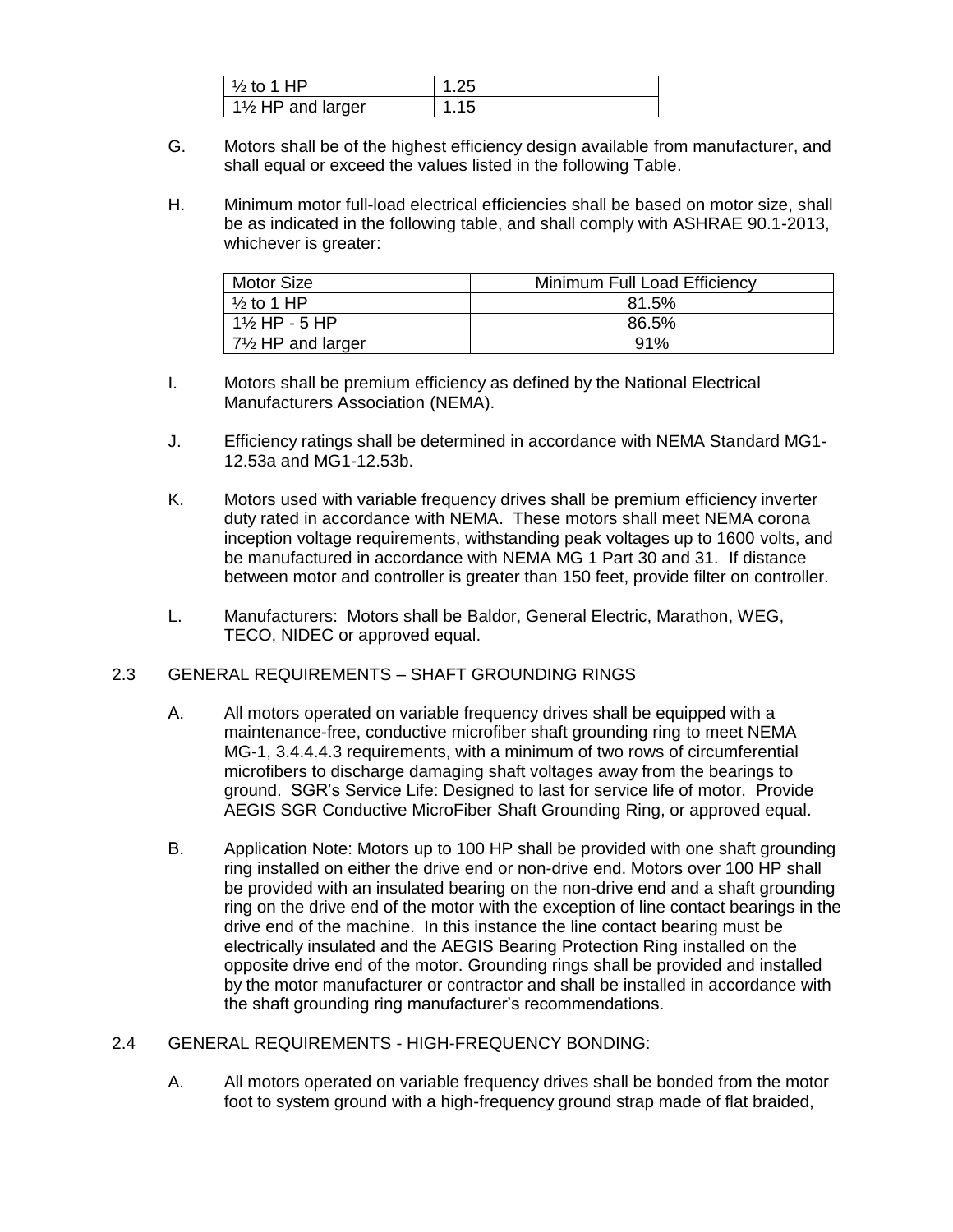tinned copper with terminations to accommodate motor foot and system ground connection. Provide AEGIS HF Ground Straps, or equal.

B. Application Note: High-frequency grounding straps must be used to ensure the proper grounding of all inverter-driven induction motor frames.

## 2.5 SOURCE QUALITY CONTROL

A. Test motors in accordance with NEMA MG-1, including winding resistance, noload speed and current, locked rotor current, insulation high-potential test, and mechanical alignment tests.

#### PART 3 - EXECUTION

## 3.1 INSTALLATION

- A. Install motors and accessories according to manufacturer's instructions.
- B. Install securely on firm foundation. Mount ball bearing motors with shaft in any position.
- C. Provide electrical service, devices, and connections in accordance with Division 26, Electrical, and as shown on the Contract Documents.
- D. Provide engraved plastic nameplates under the provisions of Section 26 05 53.
- E. Ground and bond motors under the provisions of Section 26 05 26.
- 3.2 FIELD QUALITY CONTROL
	- A. Inspect and test in accordance with NETA ATS, except Section 4.
	- B. Perform inspections and tests listed in NETA ATS, Section 7.15.
- 3.3 SHAFT GROUNDING RINGS (All Motors With Variable Frequency Drives)
	- A. Shaft grounding rings (SGR) shall be factory installed inside the motors by the manufacturer wherever possible. SGR's may be field installed by installing contractor subject to Engineer's approval. Provide AEGIS SGR Colloidal Silver Shaft Coating, or approved equal, on shafts prior to rings installation, per SGR manufacturer's recommendations, after first cleaning shafts.
	- B. Install and test SGR's in accordance with manufacturer's recommendations. Install the SGR so that the aluminum frame maintains an even clearance around the shaft. Conductive microfibers shall be in full circumferential contact with conductive metal surface of the shaft. Do not use thread lock to secure the mounting screws as it may compromise the conductive path to ground. If thread lock is required, use a small amount of EP2400 AEGIS Conductive Epoxy, or approved equal, to secure the screws in place.
	- C. Shafts shall be clean and free of any coatings, paint, or other nonconductive material (clean to bare metal). Depending upon the condition of the shaft, it may require using emery cloth or Scotch-Brite. If the shaft is visibly clean, a non petroleum based solvent may be used to remove any residue. Check the